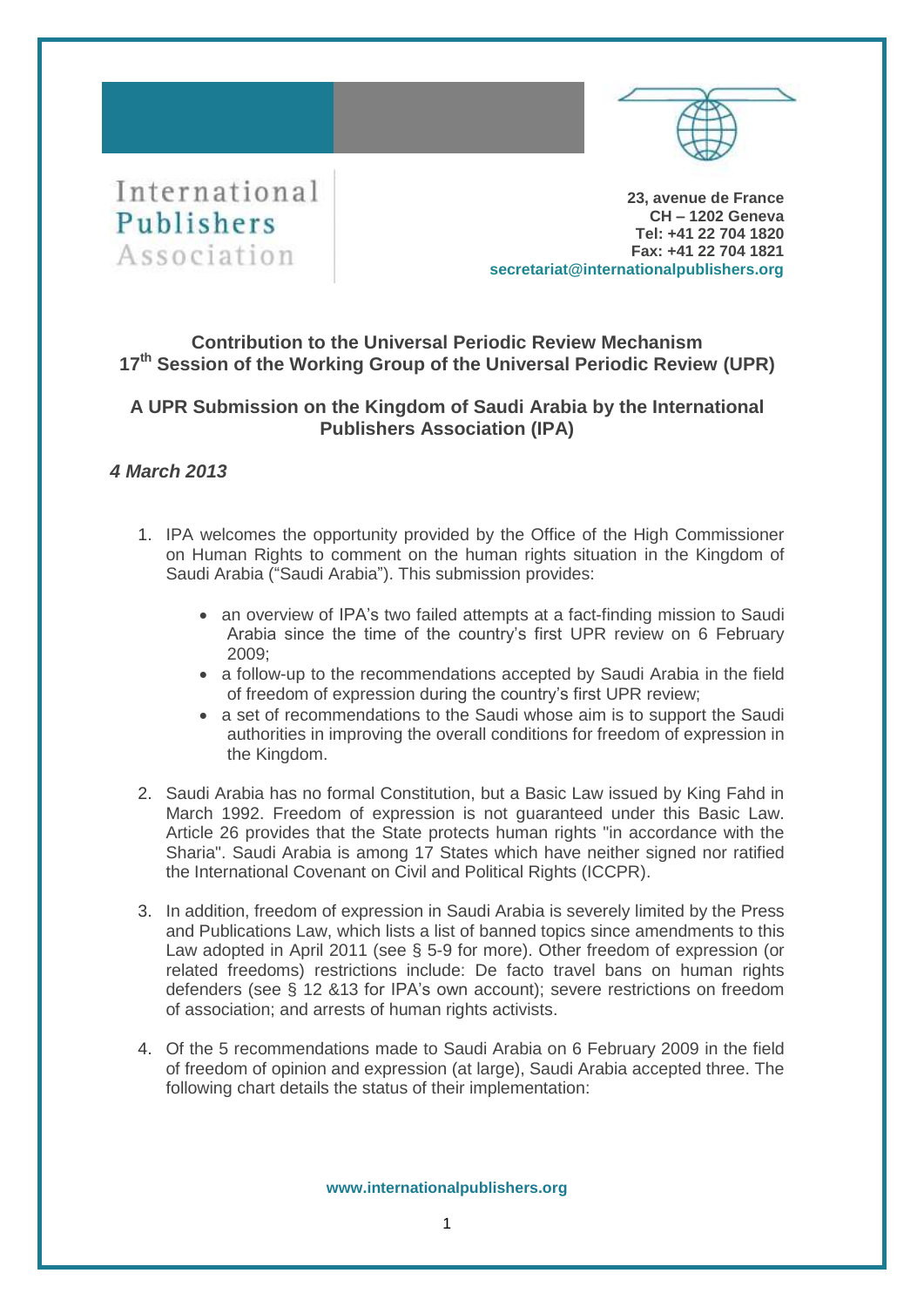### **International Publishers Association**

| No.            | <b>Recommendation</b>                                                                                                                                                                                                                          | Govt.<br><b>Response</b> | <b>Current Status</b>                                                                                                                                                                                                                                                                                                                                                                                                                                                                |
|----------------|------------------------------------------------------------------------------------------------------------------------------------------------------------------------------------------------------------------------------------------------|--------------------------|--------------------------------------------------------------------------------------------------------------------------------------------------------------------------------------------------------------------------------------------------------------------------------------------------------------------------------------------------------------------------------------------------------------------------------------------------------------------------------------|
| 1              | End<br>practice<br>0f<br>the<br>incarcerating,<br>mistreating, and applying travel bans<br>against individuals on the basis of their<br>political or religious beliefs.                                                                        | Rejected                 |                                                                                                                                                                                                                                                                                                                                                                                                                                                                                      |
| $\overline{2}$ | Reinforce its efforts in the area of the<br>obligations<br>implementation<br>of<br>under<br>international human rights law, in particular<br>those pertaining to freedom of opinion and<br>expression.                                         | Accepted                 | Freedom of expression is severely limited. In<br>April 2011, the Press and Publications Law of<br>November 2000 was amended to restrict<br>expression against Sharia law as well as<br>expression criticizing the government (see § 5-<br>$9^1$ ).                                                                                                                                                                                                                                   |
| 3              | Curtail the practices of incarceration,<br>mistreatment towards and the application<br>of travel bans against individuals on the<br>basis of political or religious beliefs.                                                                   | Rejected                 |                                                                                                                                                                                                                                                                                                                                                                                                                                                                                      |
| 4              | Remove<br>obstacles<br>freedom<br>of<br>to<br>expression and movement against human<br>rights defenders, including all travel bans.                                                                                                            | Accepted                 | As of March 2012, travel bans on human rights<br>activists were still in place. A prominent example<br>of activists affected by this policy is Walid Abu<br>al-Khair, who founded the website "Human<br>Rights Monitor in Saudi Arabia". He was due to<br>leave for the United States to participate in the<br>Leaders for Democracy Fellowship, the US State<br>Department's flagship international engagement<br>project, when he was banned from foreign<br>travel <sup>2</sup> . |
| 5              | With a view to a rapid ratification of the<br>ICCPR, to guarantee the rights of<br>representatives of civil society and human<br>rights defenders organizations to set<br>themselves up and exercise their rights to<br>freedom of expression. | Accepted                 | associations<br>Political<br>and<br>human<br>rights<br>organizations are forbidden. In February 2011,<br>security forces arrested six citizens that were<br>planning to found the nation's first political<br>party <sup>3</sup> .                                                                                                                                                                                                                                                   |

- **5.** Accepting three freedom of expression-related recommendations out of five was, in our view, a step in the right direction. However, the government has not met its commitments made during the country's first UPR review. Despite accepting to "reinforce its efforts in the area of the implementation of obligations under international human rights law, in particular those pertaining to freedom of opinion and expression", freedom of expression remains severely limited. In April 2011, Article 9 of the Press and Publications Law of November 2000 was amended to restrict freedom of expression further: Expressions contradicting Sharia Law, national security, public order, or damaging public affairs, or the reputation of the Grand Mufti, or any other government officials were prohibited.
- **6.** A second amendment was made to Article 36 of the Press and Publications Law in April 2011. Article 36 now reads as follows: "The Ministry may – according to need – remove any publication without compensation, if it is found to contain anything barred from publication by Article 9 of the law."

<sup>1</sup> Saudi Gazette, 30 April 2011.

 $2$  25 June 2012 Letter from Human Rights Watch to Baroness Catherine Ashton, High Representative of the EU for Foreign Affairs and Security Policy.

<sup>3</sup> Human Rights Watch. "World Report 2012: Saudi Arabia," 2012.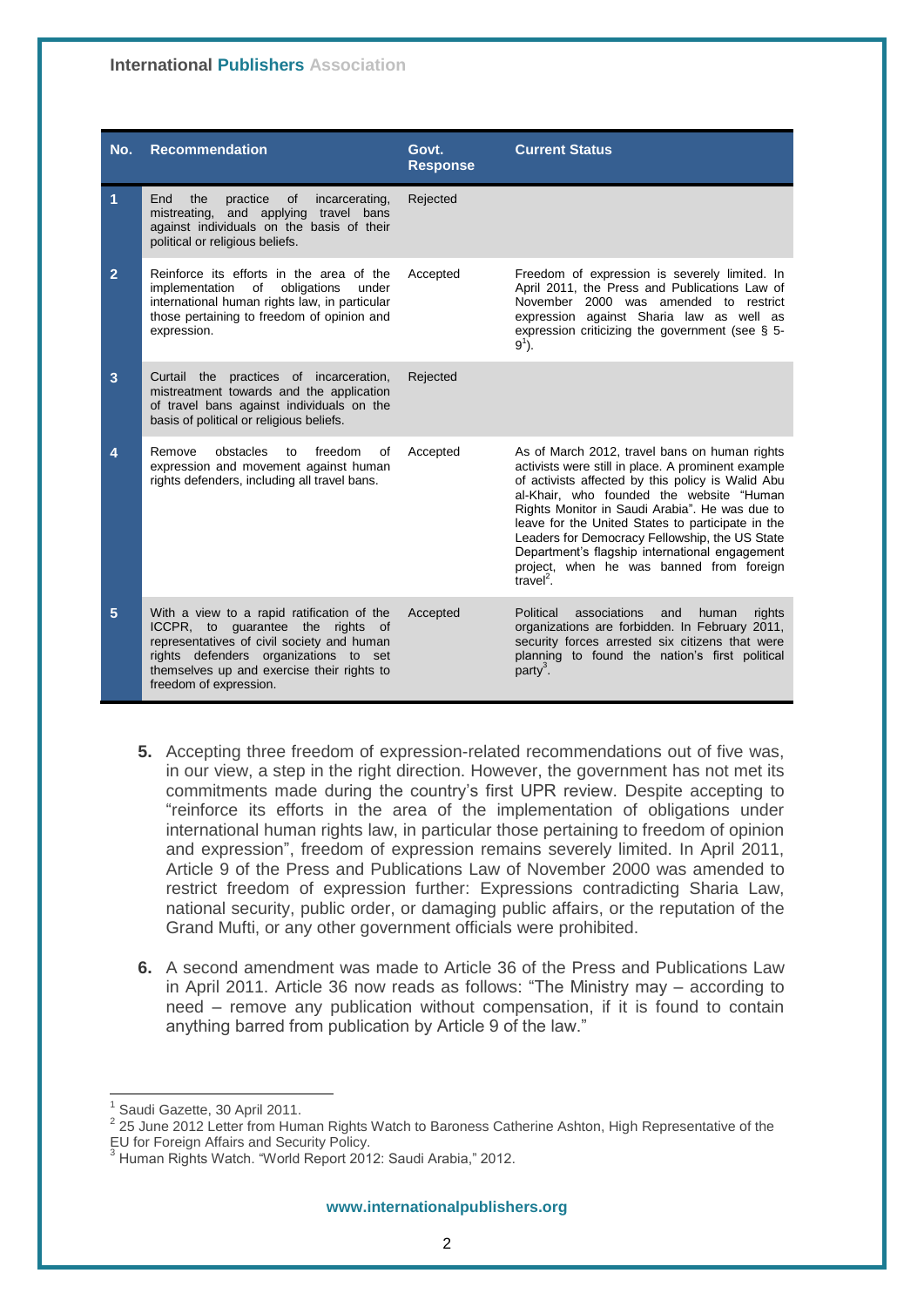#### **International Publishers Association**

- **7.** A third amendment regarding Article 37 of the Press and Publications Law created a "primary committee composed of persons with the relevant experience to look into violations of the Press and Publications Law and enforce penalties. The committee will only look into complaints brought to it by persons with direct involvement or interest, or by the minister, and its decisions will be made on unanimity or majority after hearing the statements of violators or representatives of them. The committee is permitted to summon anyone it deems necessary to hear their statements."
- **8.** A fourth amendment concerning Article 38 of the Press and Publications Law lists the penalties to which violators of the law are subject as follows:

– A maximum fine of  $SR500,000^4$  which is doubled should the violation be repeated.

– Violators are barred from writing in all newspapers and publications, or participating in media channels, or both.

– Temporary or permanent closure or blocking of the source entity where the violation is committed. If the source is a newspaper then closure is brought into effect upon approval from the Prime Minister. If it is an electronic news site, then closure or blocking is under the minister's jurisdiction.

– If the violation involves publishing erroneous information or accusations against those stated in Section 3 of Article 9, then violators are required to publish apologies in the newspaper or news site where the violation was committed at their own expense and in the form designated by the committee.

This fourth amendment concludes by saying that any violations that constitute an "affront to Islam, to the country's higher interests, or are related to cases that are heard by courts", are referred by the committee to the minister prior to submission to the King for him to "take measures for the public interest or refer the case to the courts".

- **9.** A fifth amendment to Article 40 of the Press and Publications Law created an appeals' committee. The fifth amendment further declares that the primary committee created in Article 37 is to look into Saudi nationals abroad committing any violations stated in Article 9 and enforce penalties as stated in Article 38.
- **10.** Despite accepting "to guarantee the rights of representatives of civil society and human rights defenders organizations to set themselves up and exercise their rights to freedom of expression (with a view to a rapid ratification of the ICCPR)", political associations and human rights organizations remain forbidden. In February 2011, security forces arrested six citizens that were planning to found the nation's first political party.
- **11.** Saudi Arabia also accepted to "remove obstacles to freedom of expression and movement against human rights defenders, including all travel bans". However, travel bans on human rights defenders are still in place (see § 12 &13 for IPA's own account). In addition, since 2011, government officials have arrested hundreds of political activists and peaceful protestors. Prominent examples of activists affected by this policy are Walid Abu al-Khair, who founded the website "Human Rights Monitor in Saudi Arabia" when he was rejected a license to establish a Human Rights NGO, and writer Nadhir al-Majid, who wrote critical articles about the government and participated in demonstrations. Walid Abu al-

 4 Approx. USD 133,000 (as of February 2013).